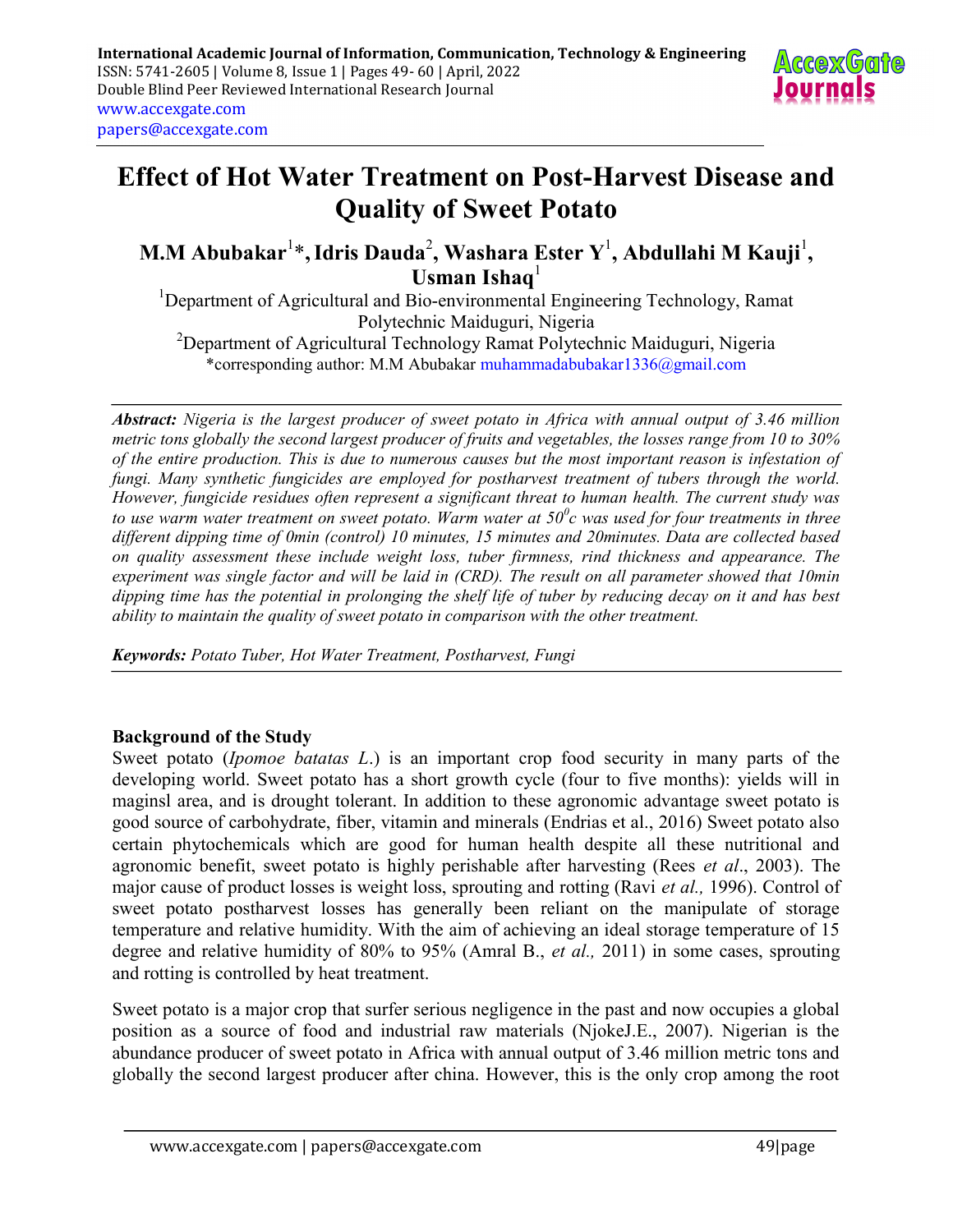and tuber crops that has a position per capital annual rate of increase in production in sub-Saharan Africa (Olagunju FL et al., 20013).

Sweet potato (ipomoea balatas) is an herbaceous warm wetted creeping plant that belong to the family of convolulacease and genius of Ipomoeas (Mbansa E.O 2010). The family is mad of 45 genera and 1000 species. It grows best at temperature of between 24° to 28° with annual rainfall of 1000mm to 7000mmC.

In Nigeria, more 85% of the sweet potato production is done by farmers who maintain small farms and carry out their operations manually with traditional farm tools such as hoe and machete (Okonkwo J.C *et al.*, 2009). According to (Ugonnaet *et al.*, 2013), the main sweet potato growing areas in Nigeria is Jos plateau and this could be attributed to its attitudes which range which range from 1200m to 1400m and summer temperature that rarely exceed 35°c which makes the temperature climate sweet able for potato production. Sweet potato has been identified to be the fourth most important root crop in Nigeria after cassava, yam, and cocoyam (Okonko J.C, 2009),

Postharvest loses are quite often the limiting factor of sufficient production of this particular crop. This may be due to several factors such as improper handling during and after harvest, deficiency in curing and storage infrastructure, lack of proper packing and grading, and also inadequate knowledge in global market requirements and opportunities (Siddique, 2005).

Sweet potato (*Ipomoea batatas L*) is an herbaceous warm watered creeping plant that belong to the family of convolulaceae and genus of Ipomoea (Mbansa, 2010). Sweet potato (Ipomoea  $batatas(L)$  Lam.), is an important crop food security in many parts of the developing world. Sweet potato has a short growth cycle (four to five months); yields will in marginal area, and is drought tolerant. In addition to these agronomic advantages, sweet potato is good source of carbohydrate, fiber, vitamins and minerals (Woolfe, 1992). Sweet potatoes also contain phytochemicals which are good for human health. Despite all these nutritional and agronomic benefits, sweet potato is highly perishable after harvesting (Reese *et al.*, 2003). The major causes of product losses are weight loss, sprouting and rotting (Ravi et al., 1996). Control of sweet potato postharvest losses has generally been reliant on the manipulation of storage temperature and relative humidity, with the aim of achieving an ideal storage temperature of 15 degrees and a relative humidity of 80% to 95% (Picha, 1985a). In some cases, sprouting and rotting is controlled by use of hot water treatment. (Woolfe, 1992, Afek et al., 1998). However, these control methods are difficult to achieve for subsistence farmers whose villages are not network. The present study investigated the effectiveness of different hot water treatments in preserving the important qualities of sweet potato in order to reduce the usage of synthetic chemicals. The results could be a reference point for relevant parties to take necessary actions in providing a favorable treatment for potato tuber storage and providing an affordable control of diseases.

#### Material and Method

# Sample Collection

One bag of Freshly harvested sweet potato tuber were purchased from Gamboru Market Maiduguri and transported to Ramat Polytechnic postharvest laboratory early in the morning and are allowed to cool for 1hr, clean and stored according to sizes and quality before subjecting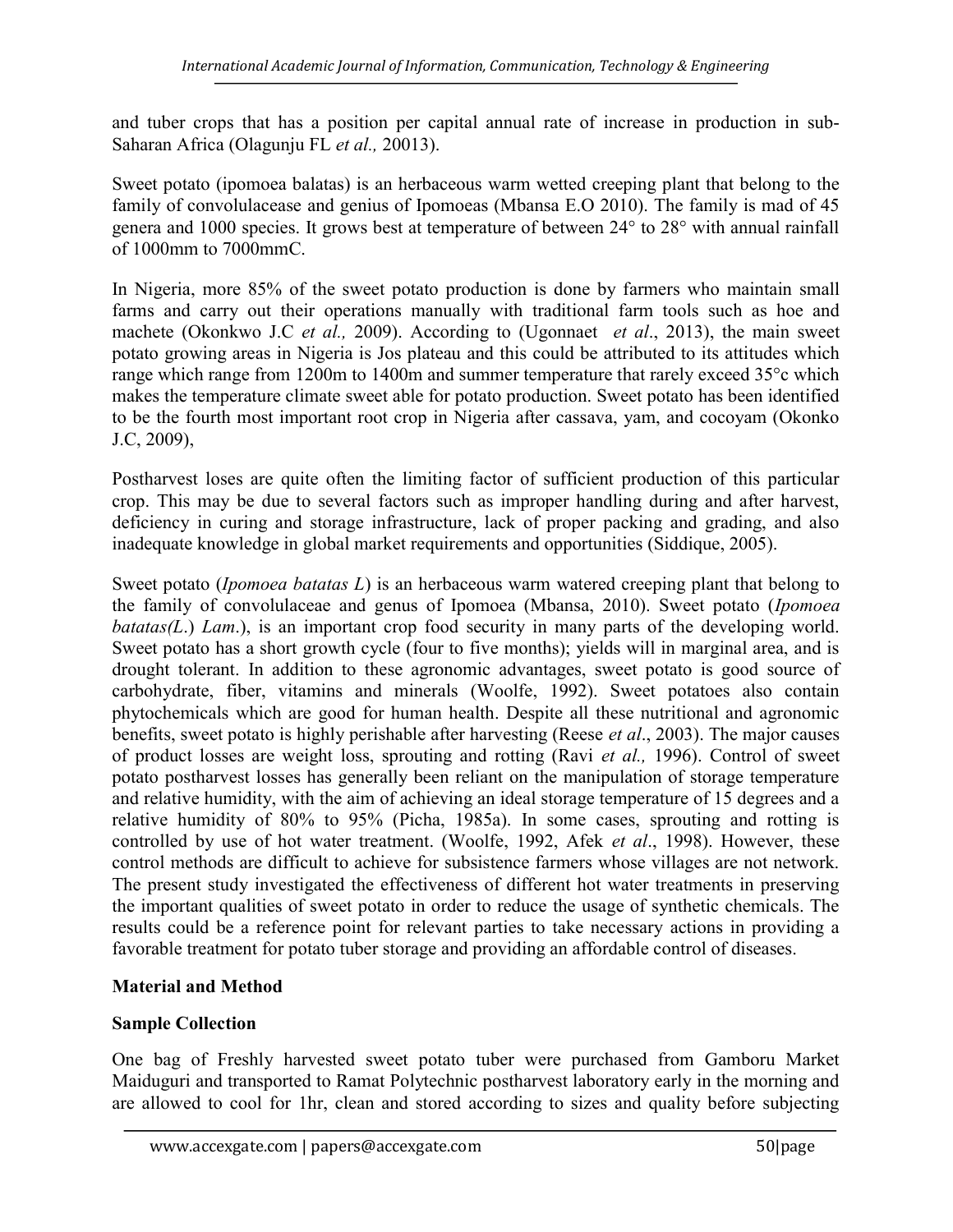them to the experimental set up. About 128 were washed to removed dirt sorted and dust free sweet potato tubers

#### Preparation of Sweet Potato for Experiment

The treatment was laid in completely randomize design (CRD). There were four different treatment of hot water treatment that have been tested on sweet potato and each treatment was subject to 10 min, 15 min and 20 min immersion time,  $T2$  (50<sup>0</sup>C for 10 min), T3 (50<sup>0</sup>C for 15 min), and T4 (50 $^{\circ}$ C for 20 min). Untreated (0 min control) sweet potato were immersed in sterile water at room temperature only (T1). All the treated sweet potatoes including 0min control were stored at normal room temperature  $(27^0C \pm 2^0C)$  for 4 weeks. Three replicate had been set up for each treatment and each treatment has 2 number of sweet potato per replicate. The assessment of postharvest quality on treated sweet potato was conducted at every 1 week (7 days) interval for week.

# Conduction of Experiment

32 tubers from each treatment were initially weighted and monitored at a 7 day (1 week) interval for 4 weeks. Weight loss percentage was calculated using this formula or equation

Weight loss  $(\%)$  Initially weight – final weight  $\times 100$ Initially weight

While the Appearance were evaluated using quality rating scale: visual quality rating:-  $1 =$ excellent, fresh appearance;  $2 = \text{very good slightly defects}$ ;  $3 = \text{good limit of salability, defect}$ ; 5  $=$  poor). (1 = no decay, 2 = 1-10% decay/slight; 3 = 11-25% decay/moderate; 4 = 26 – 50% decay/moderately  $5 =$  more than 50% decay (Anna M et al., 2019).

# RESULT AND DISCUSSION

# Tuber Weight Loss

The result for hot water treatment at 4 weeks showed a significant difference among the treatments (Table 1). The control had 35% weight loss, which was significantly higher compared to other treatments. However, there was no significant difference between 20-minute 15-minute dipping time, which had 25% and 23% of weight loss respectively. Followed by 10-minute dipping time which had the lowest weight loss of 15%. The reduction of weight loss in the treatments compared to the control was attributed to the hot water treatment melting the wax and closing cracks while reducing weight loss, delaying ripening and slowing the degradation rate of peroxidase (Lurie et al., 1997).

#### Tuber Firmness

The observations (Table 1) on firmness display a significantly higher firmness on the fruits treated for 10-minute with a firmness value of 45.5 N, while the control had a significantly lower firmness value of 20.2 N. However, there was no significant firmness difference between the 15 and 20-minute treated fruits with the values of 30.3 N and 29.1 N, respectively. The results suggest that hot water treatment offers benefits in controlling fruit firmness, but prolonging the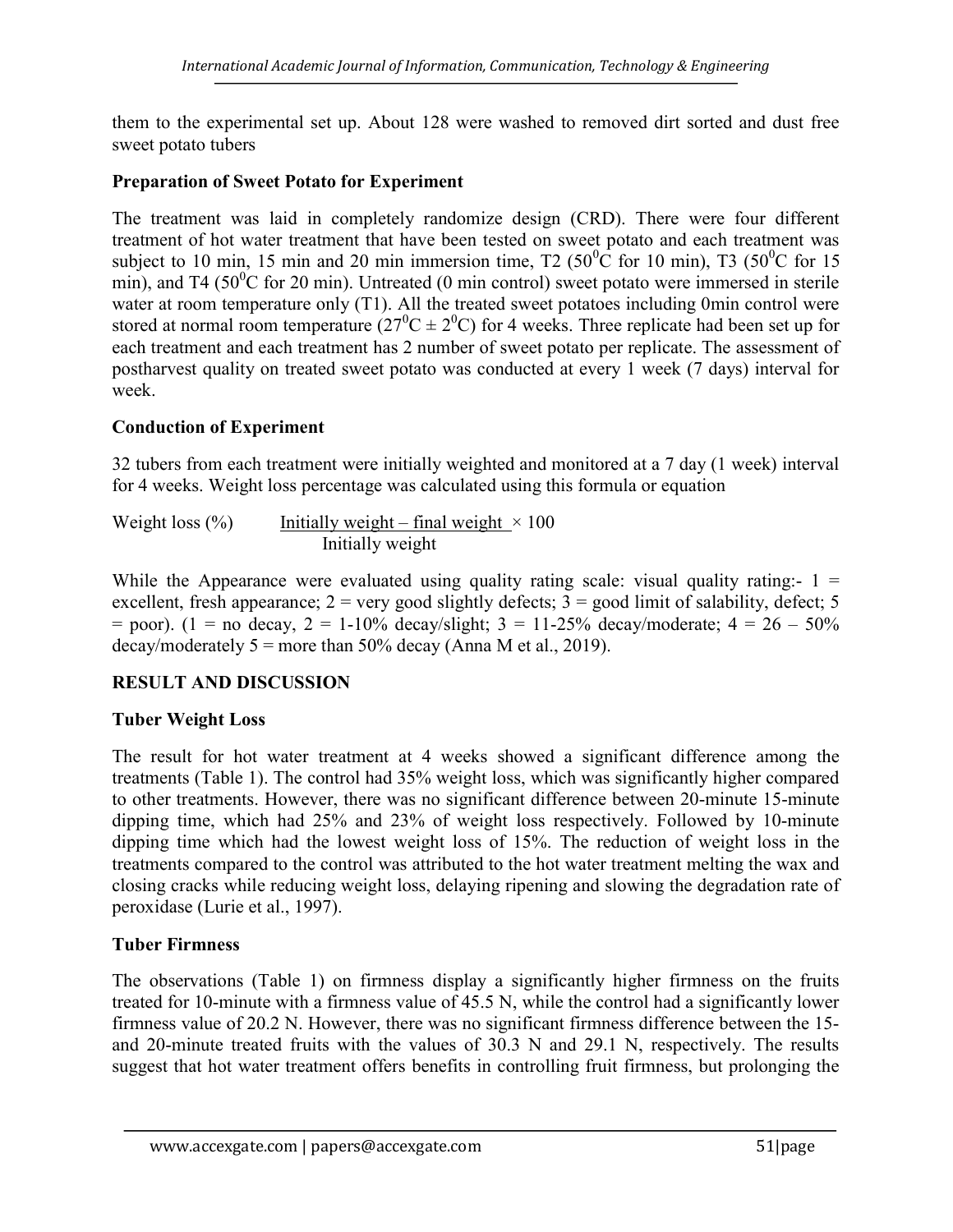period can cause adverse effects on fruit firmness. However, the results were much better than those in the control group were.

#### Rind thickness

Water loss from sweet potato tubers during storage results in shrinkage and fruit softening. The results (Table 1) for the rind thickness of sweet potato tuber showed a significantly lower rind size for the control compared to other treatments, with a size of 0.99 mm, but there was no significant difference at  $P \le 0.5$  between 15- and 20-min dipping times, with the rind thicknesses of 1.5 mm and 1,6 mm, respectively. Meanwhile, the 10-minute treatment had a highest rind size  $of 2.1.$ 

# Appearance

The observation on appearance of the fruit is presented in Table 1. Appearances showed significant differences at  $P \le 0.5$  between control and other treatment having 1.0 according to the scale of Anna et al., (2019). However, 0-min and 20-min dipping time had a significantly higher scale value of 4.0 respectively, followed by 15-min dipping time having a scale of 3.0. However, there was a significant difference between the 10-min and other treatments respectively.

|           | Weight loss     | Firmness          | Rind thickness   | Appearance (1- |
|-----------|-----------------|-------------------|------------------|----------------|
| Treatment | $\frac{1}{2}$   | $\rm N$           | (mm)             |                |
| Control   | 35c             | 20.2c             | 0.99c            | 4c             |
| 10MIN     | 15a             | 45.5a             | 2.1a             | 2a             |
| 15MIN     | 23 <sub>b</sub> | 30.3 <sub>b</sub> | 1.5 <sub>b</sub> | 3 <sub>b</sub> |
| 20MIN     | 25 <sub>b</sub> | 29.1 <sub>b</sub> | 1.6b             | 4c             |

Table 1. The main effect of hot water treatment on sweet potato tuber during storage.

Means with the same alphabet are not significantly different at LSD ( $P \le 0.5$ ). Note. Appearance scale of  $1 =$  excellent, fresh appearance;  $2 =$  very good slightly defects;  $3 =$ good limit of salability, defect;  $5 = poor$ ). ( $1 = no$  decay,  $2 = 1-10\%$  decay/slight;  $3 = 11-25\%$ decay/moderate;  $4 = 26 - 50\%$  decay/moderately  $5 =$  more than 50% decay

# **Conclusion**

 In the present study, sweet potato treated with (10 min) dipping time was able to maintain the weight loss firmness, rind thickness and appearance. It showed that hot water treatment of 10 min dipping time at temperature range of  $50^{\circ}$ c has the potential in prolonging the shelf life of sweet potato by reducing decay and has the best ability to maintaining the quality of sweet potato tuber in comparison with the control and other treatments.

# ACKNOWLEDGEMENT

Tertiary Education Trust Fund 2021TETF/DR&D/CE/POLY/MAIDUGURI/IBR/2021/VOL.I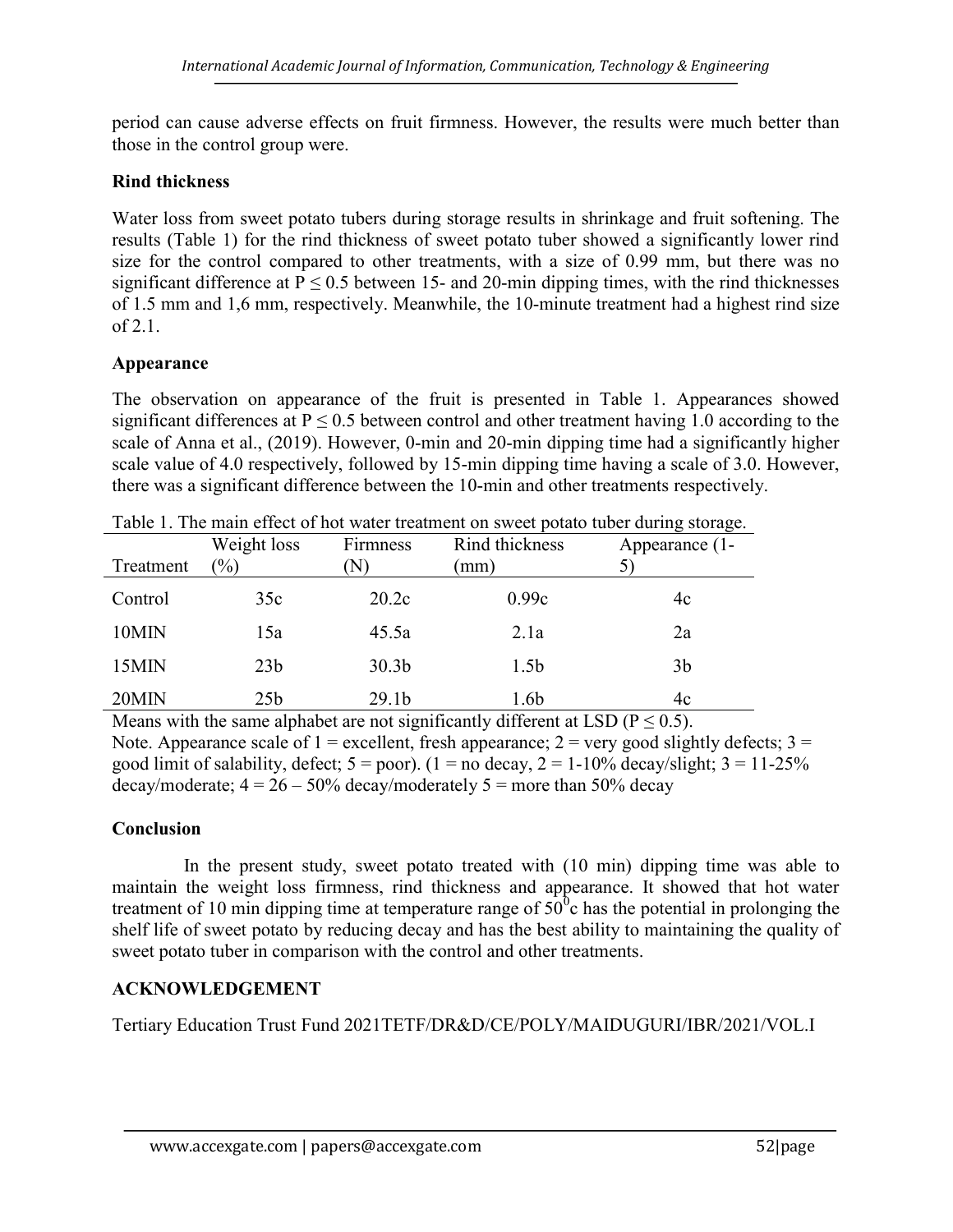#### Reference

- Abong G.O, Ndanyi V. C.M., Kaaya A, Shibairos, Okoth M.W, Lamuka P.O, Odongo N.O, Wajekeche E, Mulindwa J, Sopade P. (2016). A review of production postharvest handling and marketing of sweet potato in Kenya and Uganda. Curr. Res. Nut. Food sci. 2016; 4 (3) doi:http/dx.doi.org/10.12944ICRNFSj.4.302.
- Abu a OAC (2000) officer method of analysis  $17<sup>th</sup>$  ed. ASSOC official Anal. Chem. Washington DC. 7181 – 91.
- Adewola, M. A (2008). Potential of sweet potato leaf meal as dietary ingredient, Pakistan Journal of nutrition 7 (3): 444-449, 1680-5194
- Ahn J.C 2020 postharvest temperature and flooding on sweet potato tubes in storage hot science 15: 251-259
- Ahn, J.K., Collin, W.W., & Phar, D.M (1980). Influence of pre-harvest temperature and flooding on sweet potato roots in storage. Hort. science 15 (3) 261-263
- Amral B. D. Y. K., Samuel & Mala B. (2011). Evaporate cooling system for storage of fruit and vegetable a review. Journal food science technology 50 (3): 429-442.
- Angel, Frederic (1970). Exploitation of the chick cany on current Anthropology 55-58
- Artchwager. E., &Starret, R.C. (1931). Suberization and would-periderm formation in sweet potato and gladious as affected by temperature and relative humidity. Journal of agricultural research, 34 (4) 353-364
- Austin, Daniel F. (1988). The taxonomy, evolution and genetic diversity of sweet potatoes and related wild species exploration, maintenance and utilization of sweet potatoes planting conference, 1987. Lima, Peru: International potato, center 92-96
- Baishya, R.S., Sarma G.C., &Baishya, D.N (1992). Studies on the change of rate of respiration during infection of sweet potato. Journal of exobiology 4 (1), 67-71
- Bashasha., B., Mwanga, R.O.M., Ocitti P. Obwoya C.N., Ewell, P.T. (December 1995) Sweet potato in the farming and food systems of Uganda, A farm survey report (PDF) (report). Nairobi, Kenya. Kampla, Uganda International potato center.
- Brash, D.W., Cheah L.H Hedderley D.I Oisson S., & Woolf, A.B. (2010). Hot water drenchers for control of sodt rots on washed kumara (sweet potato) Acta Horticulture, 880,  $455 - 462$ .
- Brash, D.W., Cheeh. L. H. Heddeley, D.I., Olsson S., & Woolf A.B (2010). Hot water drenches for control of soft rots on washed Kumara (sweet potato) ActaHorticulturae, 880, 455- 462
- Broadus E.W Collins W.W & phair D.M (1998) incidence and severity of hardcore in sweet potato as affected by genetis line curing and length of  $1^{\circ}$ c and  $21^{\circ}$ c storage scientia horticultural 13 (2) 105 – 113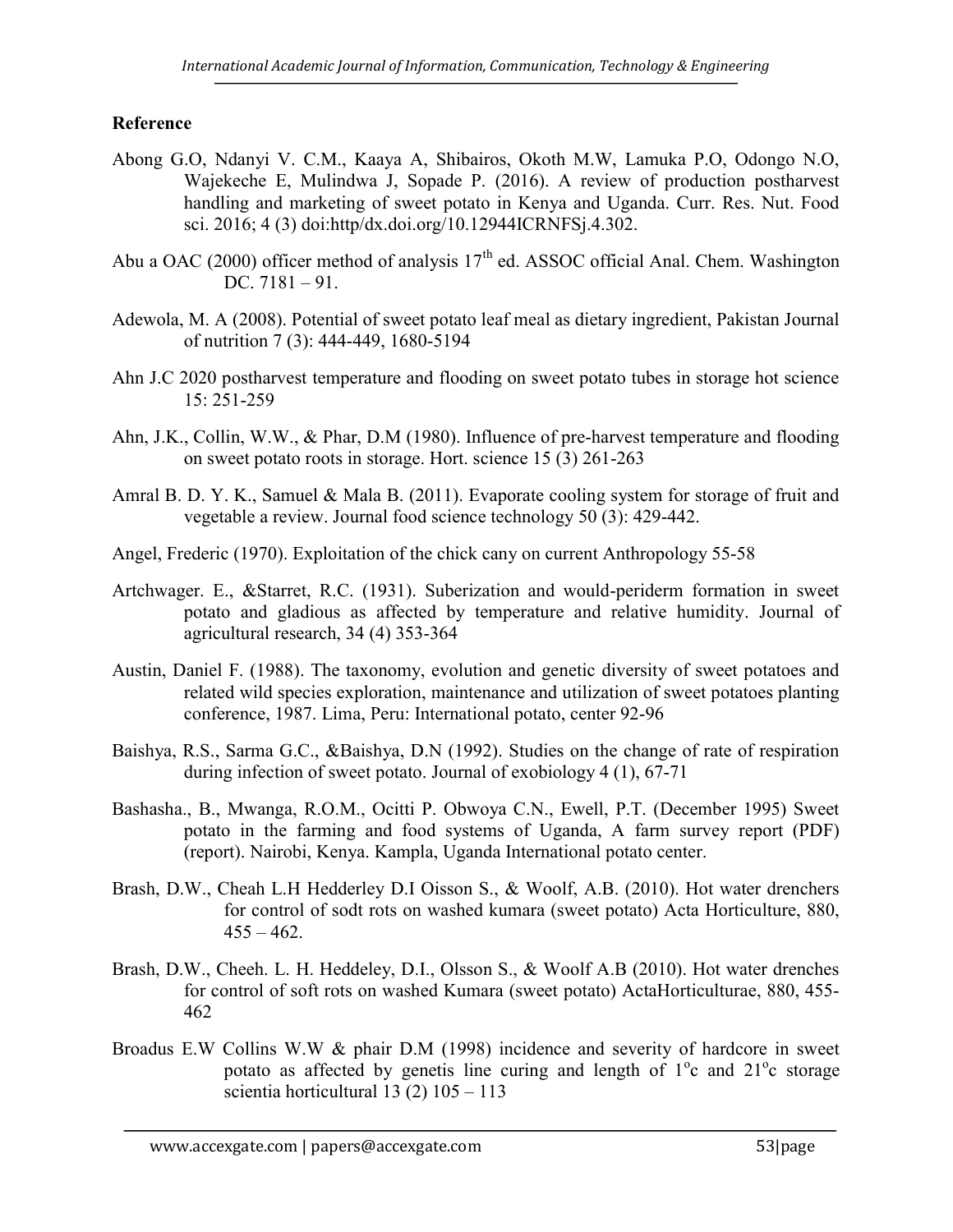- Broadus, E.W., Collins, W.W., & Pharr, D.M. (1980). Incidence and severity of hardcore in sweet potato as affected by genetics line, curing and length of  $1^{0}C$  and  $21^{0}C$  storage. Scientia Horticultural 13 (2) 105-113
- Cambell, G.M., Hernandez, T.P & miller J.C 1963. The effect of temperature photoperiod and other related treatments on following in Ipomea batetas proc. A.M SOC Hort Sci. 83, 618 – 622.
- Cantwell, M., &Suslow T., (2013) sweet potato: recommendation for maintaining postharvest quality retrieve 5 December, 2014, from http://postharvest.ucdavis.edu/ptvegetables/sweetpotato
- Centro international de la Pape (2009) sweet potato (retrieved 06.10.12 from http://ww.cipotato org. sweet potato).
- Centwell, M.I Kang J., & Hong G. (2003) Heat treatment control sprouting and rooting of garlic clover postharvest Biology and technology, 30 ci, 57 – 67 doi,: http://dx.doi.org/10/ 1016/50 925 – 5714 (03) 00060-7
- CIP ()citation international potato center) (1996) lima peru international 60 p la Mohna aprttado 1998, Lima 12 pero 511 – 34
- CIP (International Potato Center) Lima, Peru, 2003. Sweet potato: treasure for the poor in sweet potato: treasure for the poor in sweet potato main page pp. 25
- Clark CA, Moyer JW (1988) compendium of sweet potato disease (vol I,  $1<sup>st</sup>$  Edn.), Aps press, saint Paul, 74 pp.
- Clark, C.A. (2013). Compendium of sweet potato disease, pests and disorders. St. Paul, American Phytopathological society.
- Colhins ww., 1984 progress in development sweet potato (ipomoea batatas (L) Lam) cultivate for fuel alcohol production in F.S shideler  $&$  H Rincon (eds). Proc.  $6<sup>th</sup>$  symp. Int. Soc trop root crops cip, Ulm, Peru P 571 – 575.
- Czhang, D. P, Ghislain, M, huaman Z, Cervantar J.C, carey EE (1999). AFLP assessment of sweet potato genetic diversity in four tropical American region International potato centara (CIP) program report 1997-1998 CIP
- Dandago, M.A, Gunguls, D.T (February 2011) effective of various storage method on the quality and nutritional composition of sweet potato. In Yola Nigeria PDF international food research journal. University, Pura Malaysia 18 (1) 271-278 EISSN 2231 7546

Dasai & Wagh (2001). Quality and physiological change during different pre-

- Devereau A.D 1994. Tropical sweet potato storage a literature review report. Natural resource institute chatham.
- Devereau, A (20 May 1994). Tropical sweet potato storage: a literature review PDF. Report. Chather England. Oversea development administration. National Institute.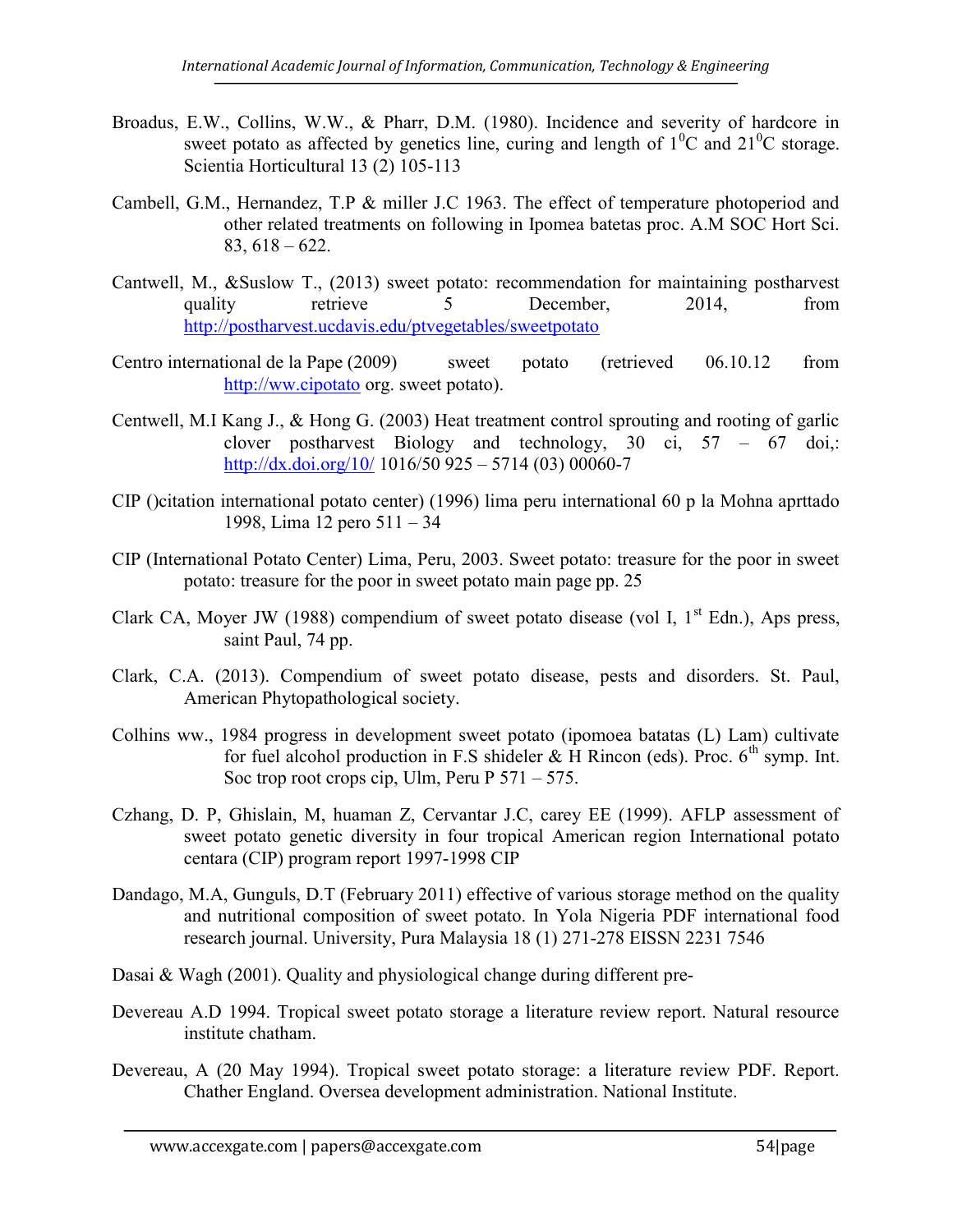doi:http//dx.doi.org/10.1016/postharvest.2006.05.013

- Endrias D., negussie R, Gullelat D. (2016) comparison of three sweet potato cipomea batatas (L) Lam) varieties on nutrition al and anti – nutritional factors global journal of science frontier research: D agriculture and veterinary, 16 (4), 1920 – 11 10 10161, trstmh. 2006 . 05.010
- Ewell, P. (1993) Sweet potato Africa research priorities to stimulate increased marketing international workshop on method for agricultural marketing research. 16-20 march 1993. IARI campus, New Delhi India.

extension, the university of Georgia college of agriculture, pp. 2-10).

- F.A.O (Food and Agricultural Organization of the United Nations) (2013). The state of food security in the world 2013. The multiple dimension of food security. Rome, Italy. FAO.
- Fallik, E., (2004). Prestorage hot water treatment (immersion rising and brushing) postharvest biology and technology 32 (2) 125-134.
- FAO (2005) general procedure for fruits and vegetable preservation agricultural service Bulletin, 119 , 37 – 116 food and agricultural organization (2005) FAO Rone, Italy
- FAO (food and Agriculture organization of the United Nations) (2003) the state of food insecurity in the world 2013 the multiple dimension of food security Rome, Italy FAO 115, 39 -136
- Faostat (2006) Agricultural production available online: http://faostat.fao.org/site 1567 /default.
- Fawole, G.P. (2007). Constraint to production, processing and marketing of sweet potato in selected communities in Offa local Government area Kwara state.
- Folquer, F., 1974 varietal efficiency in the spring production of sweet potato seeds (Ipomea Batates (L) Lam) field crop Abstract 29,881.
- Food and agriculture organization of the united national FAOSTAT [Citodo em 07 de Marco de 2020] Disponivel em: http://www.fao.org/faostatlen/#data/QC
- HAHN, S.K &hozyo, Y., 1984 sweet potato in the physiology of tropical field crops eds. Goldsworthy P.R & N.M fisher, pp 551 – 558 John Wiley Chichester

Hand young V.C., 1961 sweet potato for till a lands of Tripura ind. Farming 29,27

- Hu, W., & Tanakas S.T (2007) effects of heart potato journal of the science of food and agriculture 87(2), 313 – 319
- Ismail, M.A. & Wilhitte, d.l. 1999. Keeping quality of Florida citrus in the home environment. Proceeding in the Florida state and horticulture society. 104: 77-80.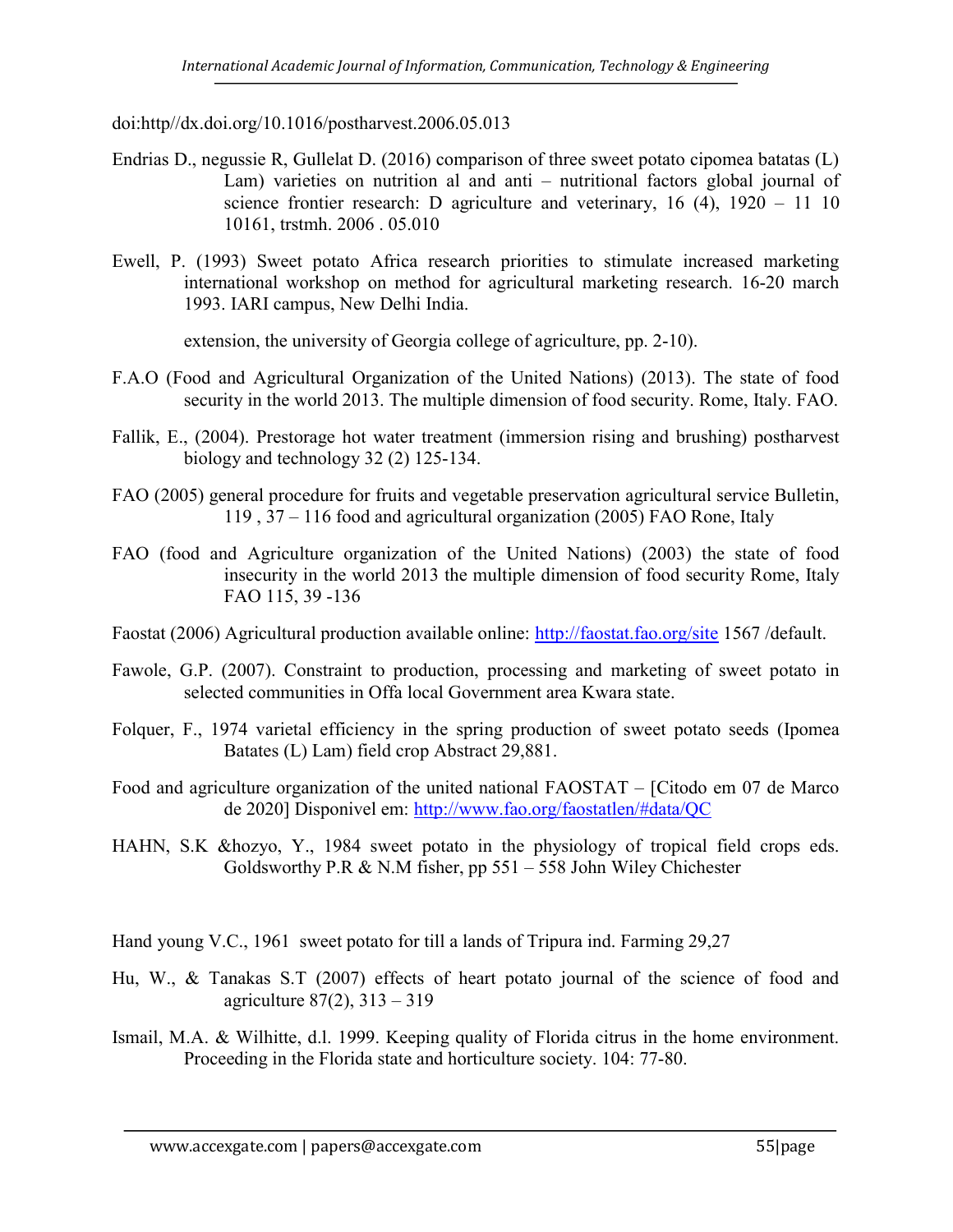Jillian Kubala, M.S, R. 2019. Sweet potatoes are staple food in many part of the world written by mega were RDN LD

juice and food. Science and nutrition 50: 369-389.

- K'osambo L.M., Carey, E.E., Misra, A.K, Willets J and Hagemimana, V. (1998). Influence of age, farming site and boiling on pro-vitamin A content inn sweet potato (Ipomoebatatas L.) storage roots. Journal of food composition analysis 11 (4) 305-321
- Karauri, Edward gicholi, Ojijo, N.K.O (1 july 1994) storage studies on sweet potato.
- Kintinojo, L. (1987). Effect of low concentration of ethylene on sweet potato during curing and storage. Acta Horticultural 201, 37-42
- Laurie S.M van jaarsveld P.J, faber M. Philpot MF labus changue M.T (2012) trnas-b-carotene, selected mineral content and potential nutritional contribution of 12 sweet potato varieties J. Food compost Anal. 27:151 – 159
- Lieberman, M., Crft, C.C., & Wilcox, M.S. (1959). Effect of chilling on the chlorogenicacide and ascorbic acid content of Porto Rico sweet potatoes. Journal of American society Horticultural science 74, 642-648.
- Liu, S.C., Lin, J.T., & Yang, D.J. (2009). Determination of Cis and trans a- and b- carotenoids in Taiwanese sweet potatoes (Ipomoebatatas (L.) at various times. Food chemistry: 116 (3), 605-610
- Low J., Lynam, J, Lemaga B, Crissman C, Bakr I, thiele G. (2009). Sweet potato in sub-saharan Africa, in the sweet potato springer Netherlands pp. 359-390.
- Lurie, S. (1998). Postharvest heat treatment postharvest biology and technology 14 (3), 257-269
- Mbansa E.O adoption and disadoption of sweet potatoes production and processing technology by farmers in south-eastern Nigeria. Ph.D thesis, department of agricultural extension University of Nigeria, Nsukka. Pp 1-104
- Moreles Rodrigues Alfredo: Alfredo MorelesTejon, DawRodriguesz del Sol; Ivan Pasture Yclaudia A (mendez (2017). Origen Batatas (1) Lam). Una revision "Agricultural tropical: 1-13
- Negeve J.M., Hahn, S.K & Bouwkamp JC 1992 effect of altitude and environment on sweet potato yield in Cameroon. Trop. Agr trindad 69, 43 – 48.
- Njoku J.E (2007) effect of cultiva and time of harvest on yield and total carotenoid content of carotene-based sweet potato cultivas NRCRI. Annual report pp 45-53
- Numes, m.c.n Delgado, a. & emond j.p. (2007), relationship between weight loss and visual quality of fruits and vegetable, proceedings of the florida state horticulture society 120, 235-245,
- Odebode, S.O; Egeonu N. and Akonroda M.O (2008) promotion of sweet potato for the food industry in Nigeria Bulgaria journal agricultural science 14: 300 – 308.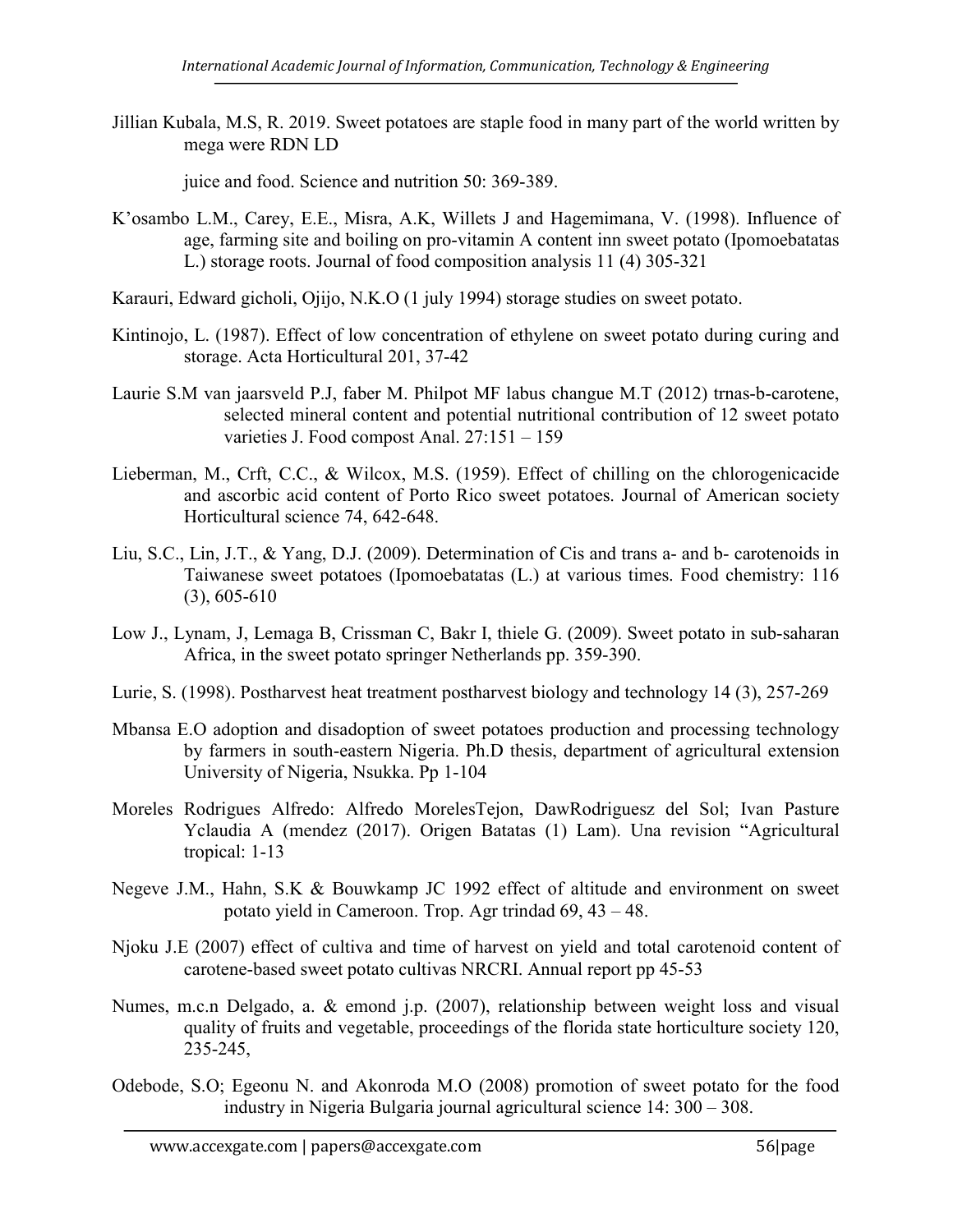- Okonkwo J.C Amadi CO Nwosu KI (2009) Potato production, storage, processing and utilization in Nigeria. Intemal root crops Research institute, Umudike, Nigeria pp 67-69
- Olagunju F.L, Fakayode S.B Babatunde R.O Ogunwole Olapade F. (2013) gender analysis of sweet potato production in Osun State Nigerian AJAEES  $2$  (i):  $1 - 13$
- Olugungu F.L, Fakayode S.B, Babatunde R.O, Ogunwole-olapade F, (2013) Gender analysis AJAEES 2 (1): 1-13
- Onwuence, I.C (1982) the tropical tuber crop, yams, cassava, sweet potato and cocoyams, Britain, English language book society/John willey and sons
- Paul, R.E., & Chen. N.J (1999). Heat treatment prevent postharvest geotropics cultures of asparagus spear (Asparagus officinalis L.) postharvest biology and technology 16 (1) 37-41
- Perry, L (2002). Starch granule size and the domestication of marioc (manihotesculanta) and sweet potato (Ipomeabatatas). Economic Botany 345-349
- Picha (1986) Influence of storage duration and temprerature on sweet potato sugar content and chip color. Journal of food science, 51 (1), 239-240. Doi10.1111/j.1365- 2621.1986.tb10883.x
- Picha, D.H (1987). Chilling injury, respiration and sugar change in sweet potatoes stored at low temperature. Journal of American society of horticulture science 112 (3). 497-504
- Posas, O.B, 1989 sweet potato as Animal feed Radix 11,  $1 8$ .
- Pursed Glove, John williams (1986). Tropical crops: D. Longman scientific and Technical. New York: Johnnwiley and Sons ISBN 978-0-582-466-66-1
- Purselglove, John Williams (1968). Tropical crops long man scientific and technical New York; john willey and sons ISBN197-978-585-1
- Ravi, V. (1994). Respiration of intact and damage sweet potatoes at different temperature and relative humidities: journal of root crops 20(2) 89-95.
- Ravi, V., Aked, J., &Balagopalan, C. (1996). Review on tropical root and tubes crops storage methods and quality changes. Critical reviews in food science and nutrition, 36 (7) 661- 709.
- Ray and Ravi R.C., & Ravi, V. (2005). Postharvest spoilage of sweet potato in tropics and control measures. Critical reviews in food science and nutrition 45 (7-8), 623-644. Doi:10.1080/1040839050500455516
- Rees, D., Kapinga, R., Mtunda. K., Chilosa, D. Rwiza, E., Kilima, M., Kiozya, H., &Munisi, R. (2001). Effect of damage on market value and shelf life of sweet potato in urban markets of Tanzania, tropical Science, 41-1-9.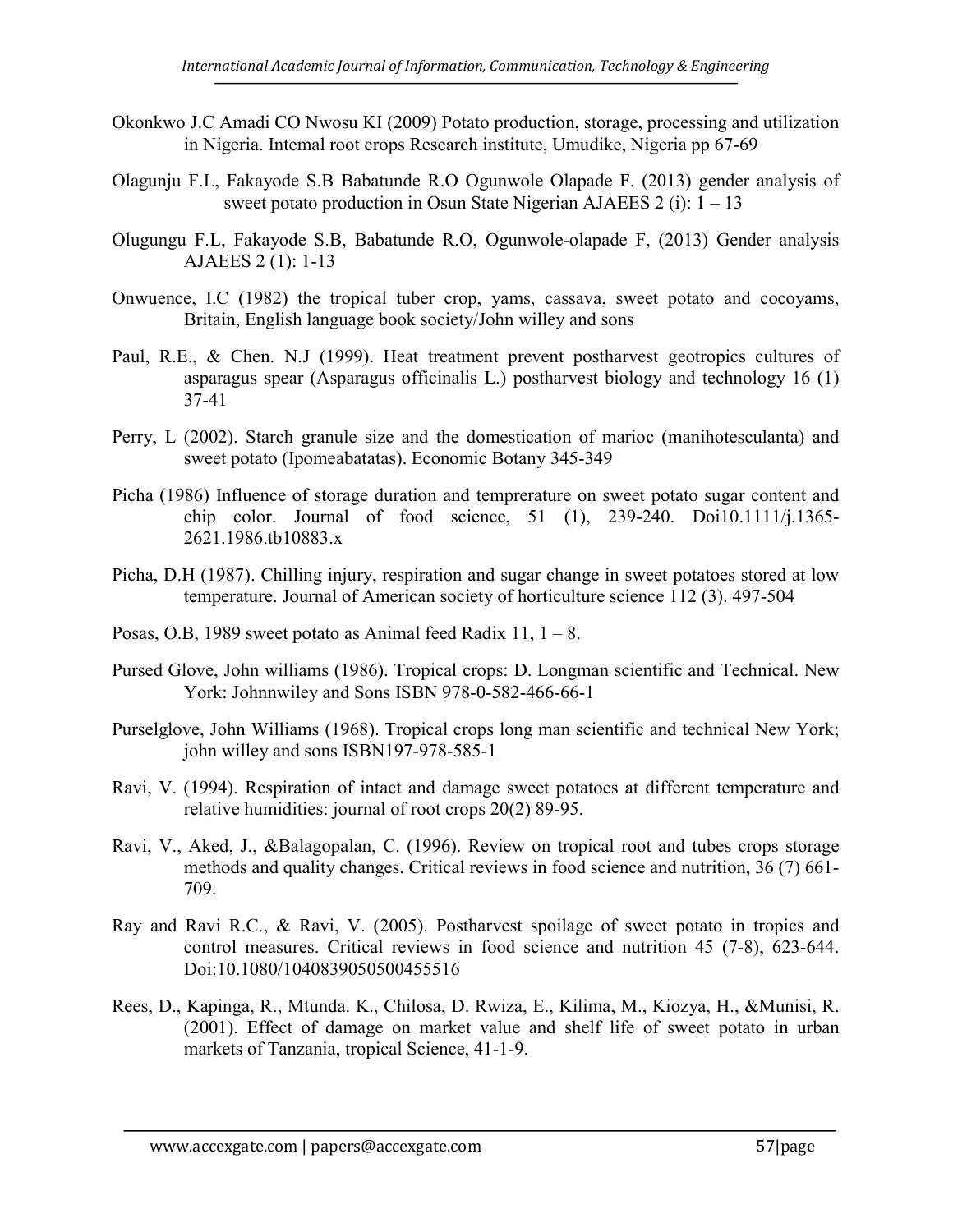- Rees, D., Van Otrshort Q.E Ambolinyi L.B Mohanna, M. and tonlins, F.I, 2003b improving long term storage under tropical condition role of cultivar selected in D; rees van oirsrchat and R. kaping (Eds).
- Rico, D., Martin-Diana, A.B., Barat, J. M., & Barry-Ryan, C. (2007). Extending and measuring the quality of fresh-cut fruit and vegetable: a review. Trends in food science and technology, 18 (7), 373-386.
- Saini, M. (2010). Chemical composition and sensory analysis of fresh pineapple
- Saleh, N., Jayasinghe, U., &Rahayuningsih, S.A. (2003). Present status and future research in sweet potato in Indonesia. Paper present the progress in potato and sweet potato research in Indonesia.
- Sandifolo, V.S., Moyo., C.C., & Benes., I.R.M. (1998). Evaluation of the efficetiveness of storage methods for roots of improved sweet potato varieties. In M.O Akoroda& J. M. Tem (Eds), food security and crops diversification in SADC countries: the role of cassava and sweet potato to (pp. 460-464). Lusaka
- Scriven F.M ngunguru G.T., & wills R.B.H (1988) hot water dips for the control of pathological decay in sweet potatoes scientia Horticulture, 35 (1), 1 -5
- Sekioka, H., 1964 the effect of come environmental factors on the translocation and storage of carbohydrate in the sweet potato, potato and super beet: III bulletin of the faculty of agriculture Kyushu University 21, 131 – 148 (cited by Rev V & Indira, P) in: horticultural review 23, 277 – 316.
- Sekioka, H., 1964 the effect of some environmental factors on the translocation and storage of carbohydrate in the sweet potato, potato and super beet iii bulletin of the faculty of agriculture Kyushu university 21,  $131 - 148$  (cited by Ravi, V & Indira. P) in horticultural reviews 23, 277 – 316
- Siddique (2005). Studies on morphology growth and yield of some sweet potato genotype. M.Sc agricultural thesis department of horticulture Bangladash University, 7-14

storage of sweet potato. Lebensmitted weiss and technologies, 34. 206-214

- Suda, I Oki T., Masuda M., Kobayashi M., Nishiba y., & fukuta, S. (2003) physiological functionality of sweet potato containing anthocyanin and their utilization in food Japanese Agricultural research quarterly, 37 (3), 167 – 173.
- Summer P.E. (1984) harvesting, storage and curing of sweet potato cooperative of
- Thompson, J.F. &Scheverman, R.W (1993). Cuining and storing California sweet potato retrieved 10 October, 2012 from http://ucanr-edu/data store files/234-1080.pdf.
- Tomlin, K.I., Ndunguru, G.T., Rwiza, E., & Westby, A. (2002). Influence of preharvestcuning and mechanical injury on the quality and shelf life of sweet potato (ipomoebatatas L.) in East Africa. Journal of Horticultual science & biotechnology. 77 (4), 399-403.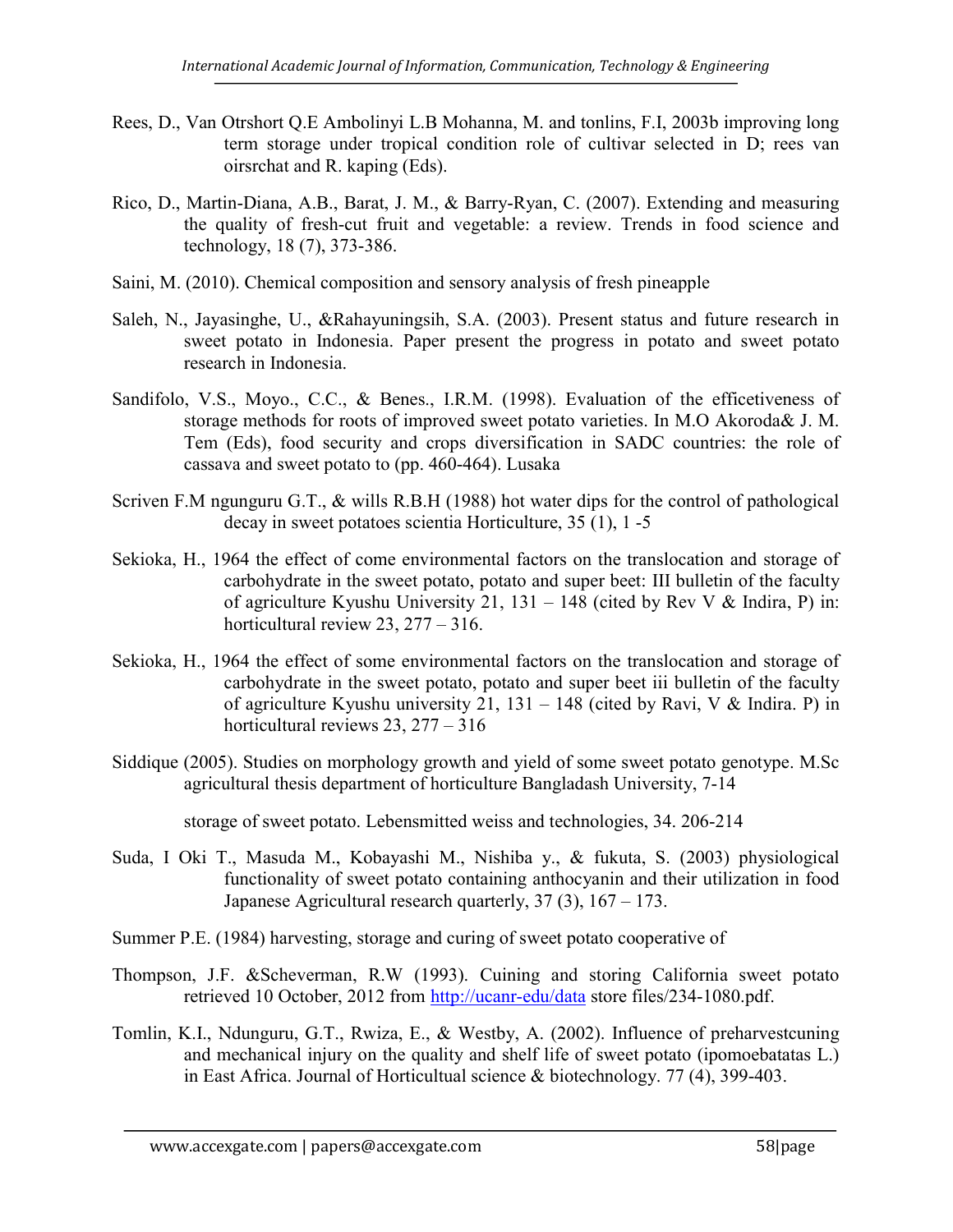- Tomlins, K. Ree, D, Coote, C; bechoff, A.J OkwadiMassingue J.J Ray, R.J westby, A. sweet potato utilization, storage, small-scale processing and Marketing in Africa; in sweet potato: post harvest aspect in food, and industry; Ray, R.C, Tomlins, K.L Eds Nova science publishers, inc. new York, NY, USA in 2010; pp 271-293
- Ton, C.S & hernnadez, T.P 1978 wet soil stress effect on sewwet potato J. A.M SOC. Hort Sci.  $103. 600 - 603$
- Tripathi. P and Dubey . N.K (2004). Exploitation of natural products as an alternative strategy to control postharvest fungal rotting of fruit and vegetable. Postharvest fungal biology and technology 32 (3): 235-245
- Udemezue, J.C., (2019). Profitablities and constraints to sweet potato production in Nigeria cur trends Biomedical Engineering and Bioscience. 002 2019. 19 (2): 556007.Doi:10.19080/CTBEB.2019.19.556007.
- Ugonna C.U, Jolaoso Mo, Onwualu AP (2013) A Technological appraisal of potato value chain in Nigeria international Research Journal of Agriculture, science and soil science 3 (8) 767-769
- USDA (US department of agriculture), agricultural research service (2009) USDA national nutrient data base for standard reference release 22. Nutrient data laboratory home page http://www. ars. Usda.govt ba/bhnrc/ndl, accessed 14 September 2012.
- Van Oirshot. Q.E.A. Rees. D., Aked J., &Kihurain A (2006) sweet potatocultivas differ in efficiency of wound healing.postharvest biology and technology. 42 (1), 65-74
- Wang, Y., harvest, R.J., white, R.A., & Kays. S.Y.C (1998). Influence of postharvest curing treatment on the synthesis of the volatile flavor components in sweet potato. Acta Horticultural 464, 207-212
- Watanabe K. Ozaki K. & Yashiki T., 1968 studies on the effect of soil physical condition on the growth and yield of crop plants 7 effect of soil air composition and soil bulk density on the growth of sweet potato, Proc. Crop sci soc Japan 37. 65 – 69 (cited by V. Ravi & Indica P.): in horticultural review 32, 277 – 316
- Watter, W.M. (1987). Effect of curing on sensory properties and carbohydrate composition of baked sweet potatoes. Journal of food science. 52 (4), 1026-1029. Doi:10.111/j.1365- 2621-1987.tb14267x
- Will, R.B.H., McGlassson, B., Graham D., & Joyce, D. (2007) postharvest: an introduction to the physiology and handling of fruit, vegetables and ornamental  $(5<sup>th</sup> Edition)$ : Sydney, university of New south Wales Press.
- Wills, R.B. H., Mc Glasson, B., Grahams D., & Joyce, D. (2007). Postharvest: an introduction to the physiology and handling of fruits, vegetables and ornamentals  $(5<sup>th</sup>$  ed.) Sydney: university of New South Wales press
- Wilson, L.A 1982 tubenzation in sweet potato (Ipomea batatas (L) Lam). In proceeding of the first international sweet potato symposium Tainana, Taiwan AVRDC, P. 79 – 94.